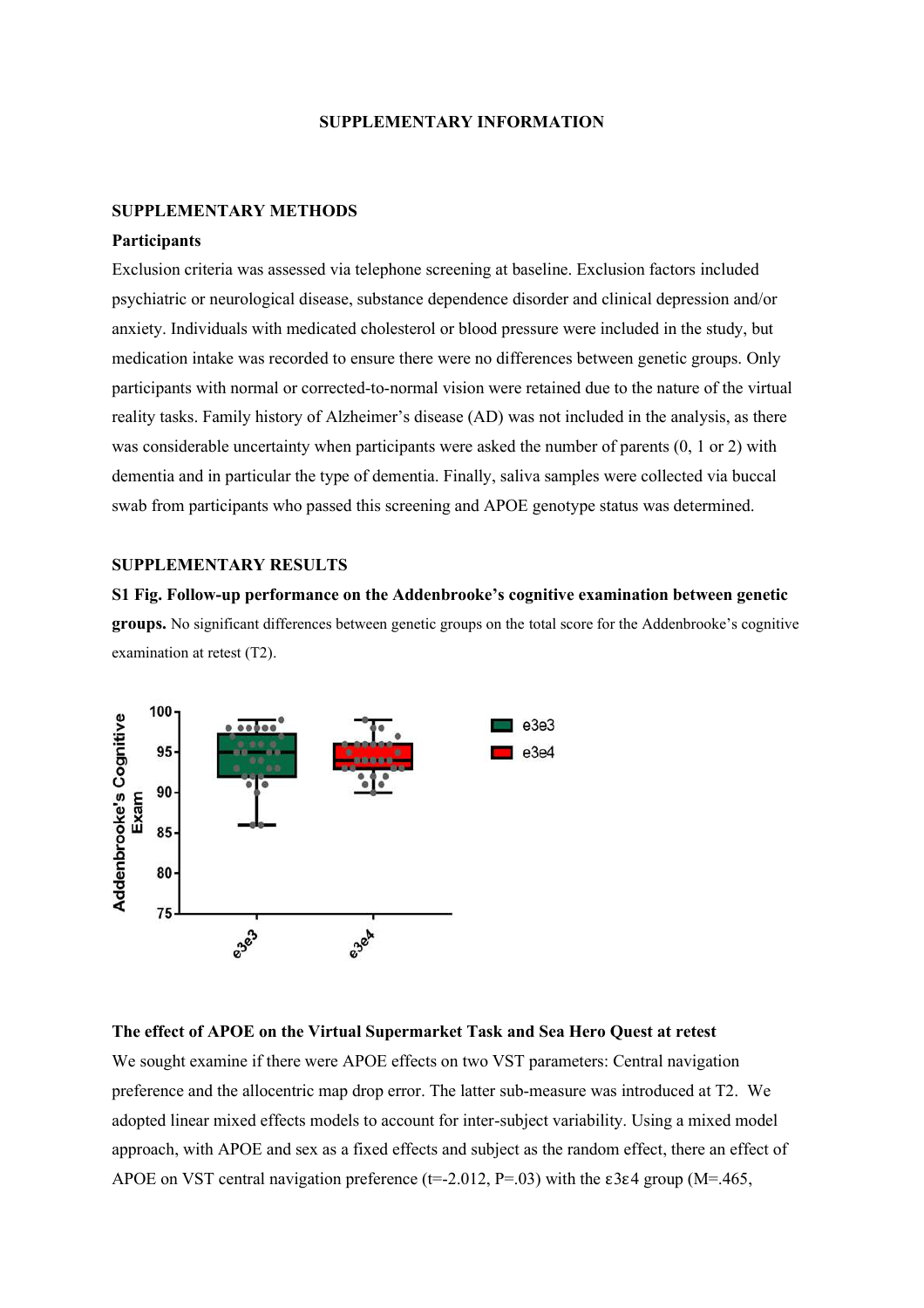SD=.11) displaying higher boundary-based place memory than the ε3ε3 group (M=.402, SD=.09) (Supplementary figure 2B), reflecting a successful replication of the baseline effect. There was no significant difference between genetic groups on the VST map drop error parameter, which was introduced in T2 only, although there was a trend toward significance with ε4 carriers showing more dispersed allocentric responses than ε3 carriers (Supplementary figure 2A). Table 4 presents the mean scores on both VST measures at T2. There was a main effect of APOE on SHQ performance at T2, and the mean group values did indicate that ε3ε3 carriers outperformed ε3ε4 carriers by travelling a lesser distance (Supplementary figure 2C).

**S1 Table**. **Differences between genetic groups on VST performance at re-test.** CNP=Central navigation preference.

| $VST^{(n=57)}$ | Parameter  | $\epsilon$ 3 $\epsilon$ 3 (Mean $\pm$ SD) | $\epsilon$ 3 $\epsilon$ 4 (Mean $\pm$ SD) | <i>p value</i> (t value) |
|----------------|------------|-------------------------------------------|-------------------------------------------|--------------------------|
|                | Drop error | $219.64 \pm 92.33$                        | $246.41 \pm 99.79$                        | $.09$ (t=2.97)           |
|                | <b>CNP</b> | $.465 \pm .11$                            | $.402 \pm .09$                            | $.03$ (t=-2.01)          |

**S2 Table. Differences between genetic groups on Sea Hero Quest at re-test.** \* SHQ levels newly introduced to the test battery at re-test

| Test measure   | T <sub>2</sub> Measure | $\epsilon$ 3 $\epsilon$ 3 Mean $\pm$ SD | $\epsilon$ 3 $\epsilon$ 4 Mean $\pm$ SD | <i>p</i> value (t value) |
|----------------|------------------------|-----------------------------------------|-----------------------------------------|--------------------------|
| $SHQ^{(n=52)}$ | Distance level 6       | $.58 \pm .16$                           | $.60 \pm .11$                           | ns                       |
|                | Distance level 8       | $1.30 \pm .26$                          | $1.42 \pm .34$                          | ns                       |
|                | Distance level 11      | $1.89 \pm 1.94$                         | $1.97 \pm 2.03$                         | ns                       |
|                | *Distance level 7      | $.95 \pm .31$                           | $1.01 \pm .32$                          | ns                       |
|                | *Distance level 21     | $2.59 \pm 1.1$                          | $2.72 \pm .86$                          | ns                       |

The APOE effect on SHQ performance fell below significance at retest. We predicted that how participants initially got to grips with the task (i.e. the time to complete initial T1 assessment) predicts change on the performance measure of interest: distance travelled. Thus, we entered SHQ baseline duration as a predictor in a general linear model with distance travelled as the outcome variable. T1 duration scores predicted performance change ( $t=2.65$ ,  $p=0.01$ ), with higher T1 duration scores at baseline predicting improved performance on the distance travelled measure. This effect was significant with the inclusion of covariates such as age, sex and APOE genotype status.

**S2 Fig***.* **APOE effects at retest.** A=Allocentric drop error at retest; B=Central navigation preference at retest; C=Distance trajectories on SHQ at retest.